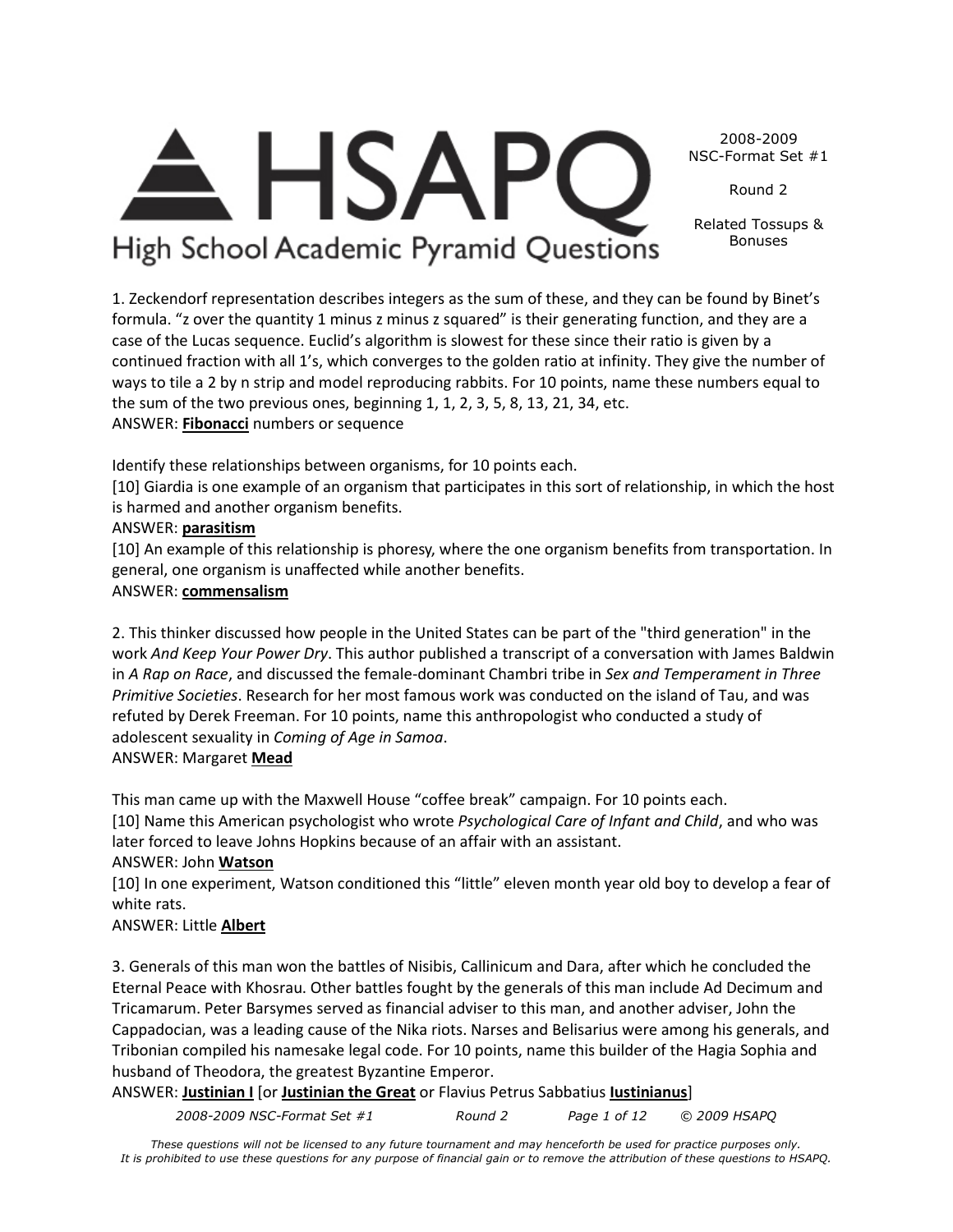Ronald Reagan gave the "A Time for Choosing" speech in support of this presidential candidate and author of *The Conscience of a Conservative*. For 10 points each:

[10] Name this Republican Senator from Arizona who lost the 1964 presidential election.

ANSWER: Barry Morris **Goldwater**

[10] Barry Goldwater was defeated by this incumbent who succeeded John F. Kennedy and began the Great Society.

ANSWER: **L**yndon Baines **Johnson** [or **LBJ**; prompt on "Johnson"]

4. Zagreus became an immortal after this figure rescued his heart and enclosed it in a gypsum figure. In another story, Erichthonius is born of Gaea as a result of Hephaestus failing to rape her. She received one of her more common epithets after a fight with Triton nearly kills her daughter. This goddess, sometimes called Pallas, adopted a role in which she aided Telemakhos and Odysseus as Mentor; in that work, she is commonly described as being "grey-eyed." For 10 points, identify this Greek goddess of wisdom and war. ANSWER: **Athena** [or **Athene**]

This hero allied with the Latins against the Rutuli, led by Turnus. For 10 points each:

[10] Name this figure who fled after the fall of Troy, arriving in Italy after a stay in Carthage. Dido killed herself after he left.

### ANSWER: **Aeneas**

[10] This father of Aeneas was made lame by Zeus after he bragged about his affair with Aphrodite. Aeneas carried him from Troy on his back.

### ANSWER: **Anchises**

5. This man drew on *Don Pasquale* for his comic opera *Don Procopio*, and his one-act *La guzla de l'émir* won him an invitation to compose a major work. Cathérine and Simon Glover are two characters in this man's *The Fair Maid of Perth*. Another of his works sees a high priest named Nourabad sentence to death two characters, Leila and Nadir, and features the duet "Au fond du Temple Saint." In addition to *The Pearl Fishers*, this man wrote the music to an opera that features Escamillo, Don Jose, and the "Habanera." For 10 points, name this French composer of *Carmen*.

# ANSWER: Georges **Bizet**

In its opening, the town goldsmith Veit Pogner announces the Midsummer's Day song contest. For 10 points each:

[10] Name this opera, in which the titular musical men, among them Walther von Stolzing, compete for Eva's hand in marriage.

### ANSWER: *The Mastersingers of Nuremberg* [or *Die Meistersinger von Nürnberg*]

[10] *The Mastersingers of Nuremberg* is a rare comedy in the oeuvre of this composer's works, which include *Parsifal* and *Lohengrin*, as well as the *Ring Cycle*. ANSWER: Richard **Wagner**

6. In one of his plays, Polyphonte is a tyrant who wishes to marry the title widow of Cresphontes. In addition to *Merope,* this man created Cador, who helps queen Astarte of Babylon escape with her lover, the Prime Minister. In another of his works, Paquette gives a venereal disease to the teacher of a man who is separated from his servant Cacambo after being expelled from Thunder ten Tronck. For 10 points, name this creator of *Zadig* as well as a novel about Dr. Pangloss entitled *Candide*. ANSWER: **Voltaire** [or Francois-Marie **Arouet** de Voltaire]

*2008-2009 NSC-Format Set #1 Round 2 Page 2 of 12 © 2009 HSAPQ*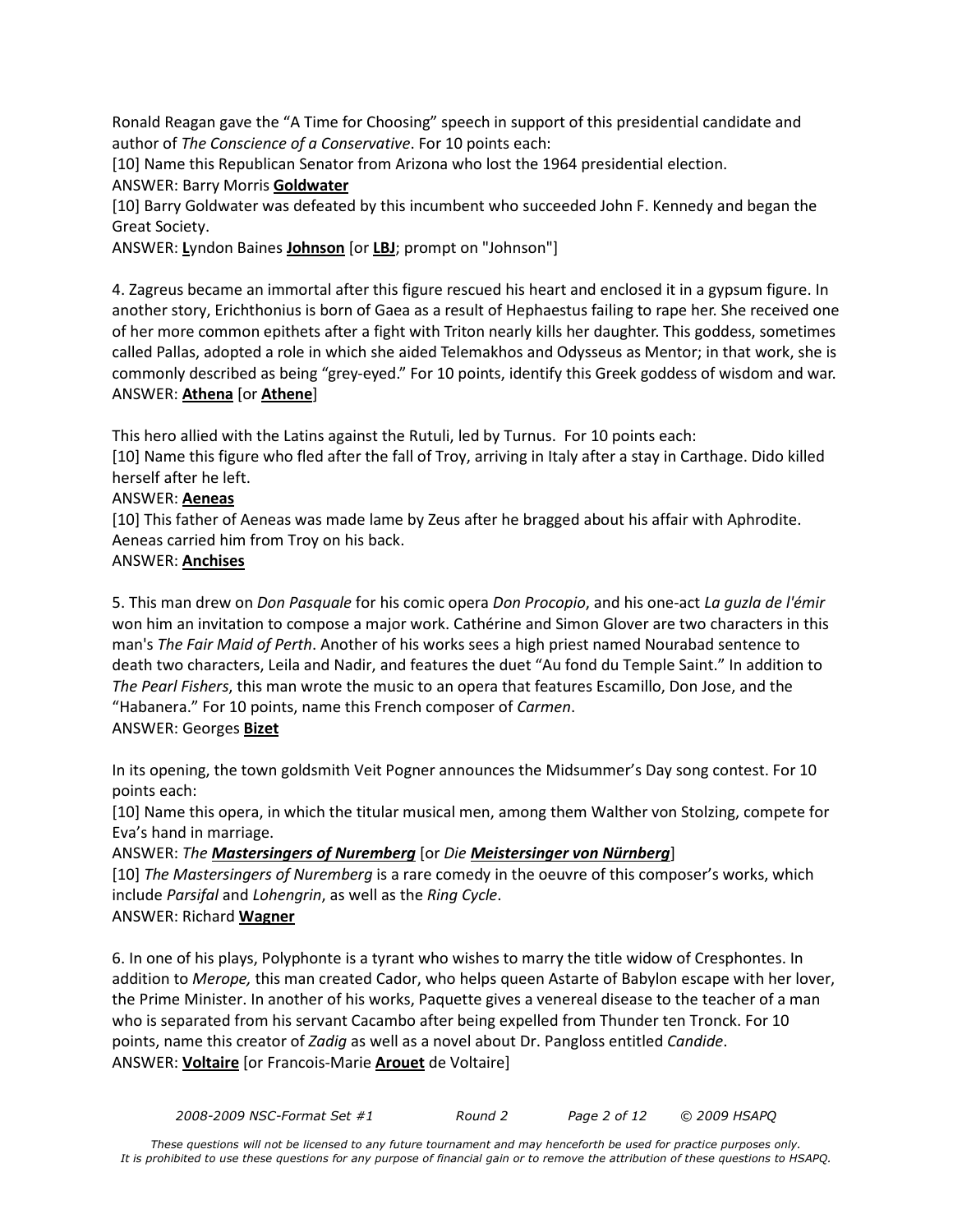He wrote about a boy, whose parents claim to have "two Shelleys" to Mr. Bons, which are actually poems framed as wedding gifts, in "The Celestial Omnibus." For 10 points each:

[10] Name this author, who created Lucy Honeychurch, who travels to Florence where she changes rooms with the Emersons in this man's *A Room With a View*.

ANSWER: Edward Morgan **Forster**

[10] In this work by Forster, Ronald Heaslop's mother Mrs. Moore travels with Adela Quested, a woman who accuses Dr. Aziz of an attempted rape in the Marabar caves.

### ANSWER: *A Passage to India*

7. Simeon Bekbulatovich held power during an interregnum in this man's reign, and despite early successes such as the annexation of Astrakhan and Kazan, he led his country into the disastrous Livonian War. He sent the oprichniki after the entire city of Novgorod, one of several questionable decisions that led to the sack of Moscow in 1571, and his murder of his son Ivan Ivanovich left only the feeble-minded Fyodor as a legitimate heir. For 10 points, name this crazy Russian czar who earned his epithet for his random bouts of cruelty.

ANSWER: **Ivan the Terrible** [or **Ivan IV**; or **Ivan Grozny**; prompt on "Ivan"]

It was designed by Antoine Louis and first used on Nicolas Jacques Pelletier in 1792. For 10 points each: [10] Name this device often used during the French Revolution for beheading a person.

### ANSWER: **guillotine**

[10] Jean-Paul Marat was assassinated by this woman, who was executed with the guillotine. It is reported that her severed head "flared with indignation" after being slapped on the cheek. ANSWER: Charlotte **Corday**

8. In one experiment, this molecule was used to show that type II-R pneumococci could become virulent; that experiment was conducted by Avery, MacLeod, and McCarty. This molecule's semiconservative replication was discovered in the Meselson-Stahl experiment. The strands of this molecule are generally known as the "sense" and "antisense" strands, and the Hershey-Chase experiment confirmed this molecule's purpose. For 10 points, name this molecule that contains the information of the genetic code.

# ANSWER: **DNA** [or **deoxyribonucleic acid**]

It is often used in the Kastle-Meyer blood test. For 10 points each:

[10] Name this indicator that turns colorless in acidic solutions and pink in basic ones, and is also often used in titrations.

# ANSWER: **phenolphthalein**

[10] Hydrogen ions are formed from phenolphthalein when these ions are reacted with carbon dioxide. These ions also determine the potency of various bases.

ANSWER: **hydroxide** ions [or **OH minus** ions]

*2008-2009 NSC-Format Set #1 Round 2 Page 3 of 12 © 2009 HSAPQ*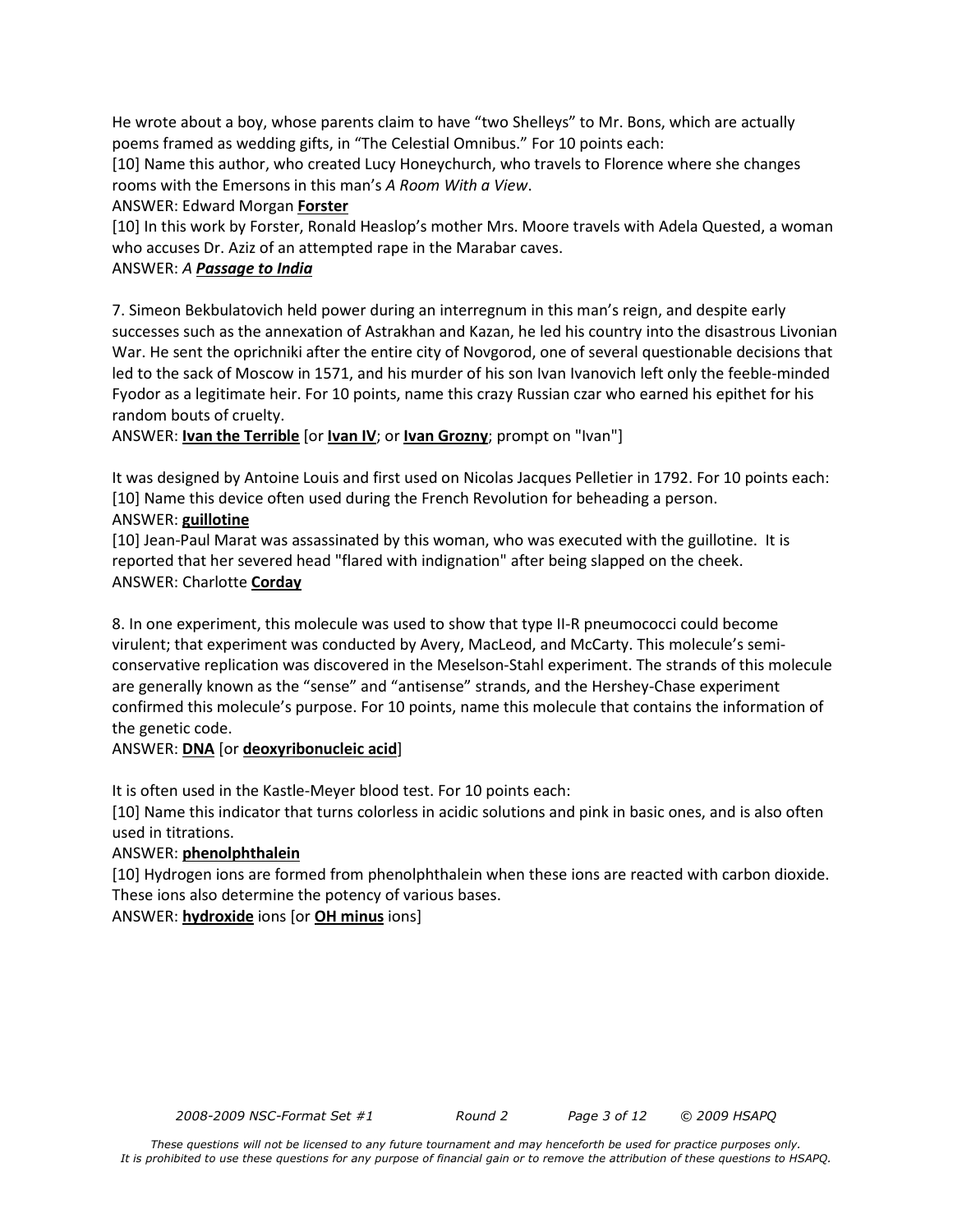# A HSAPQ High School Academic Pyramid Questions

2008-2009 NSC-Format Set #1

Round 2

Category Quiz Bonus Choices

**Arts Current Events Geography History Literature Math Calculation Mythology Social Science**

**Arts Current Events Geography History Literature Math Calculation Mythology Social Science**

*2008-2009 NSC-Format Set #1 Round 2 Page 4 of 12 © 2009 HSAPQ*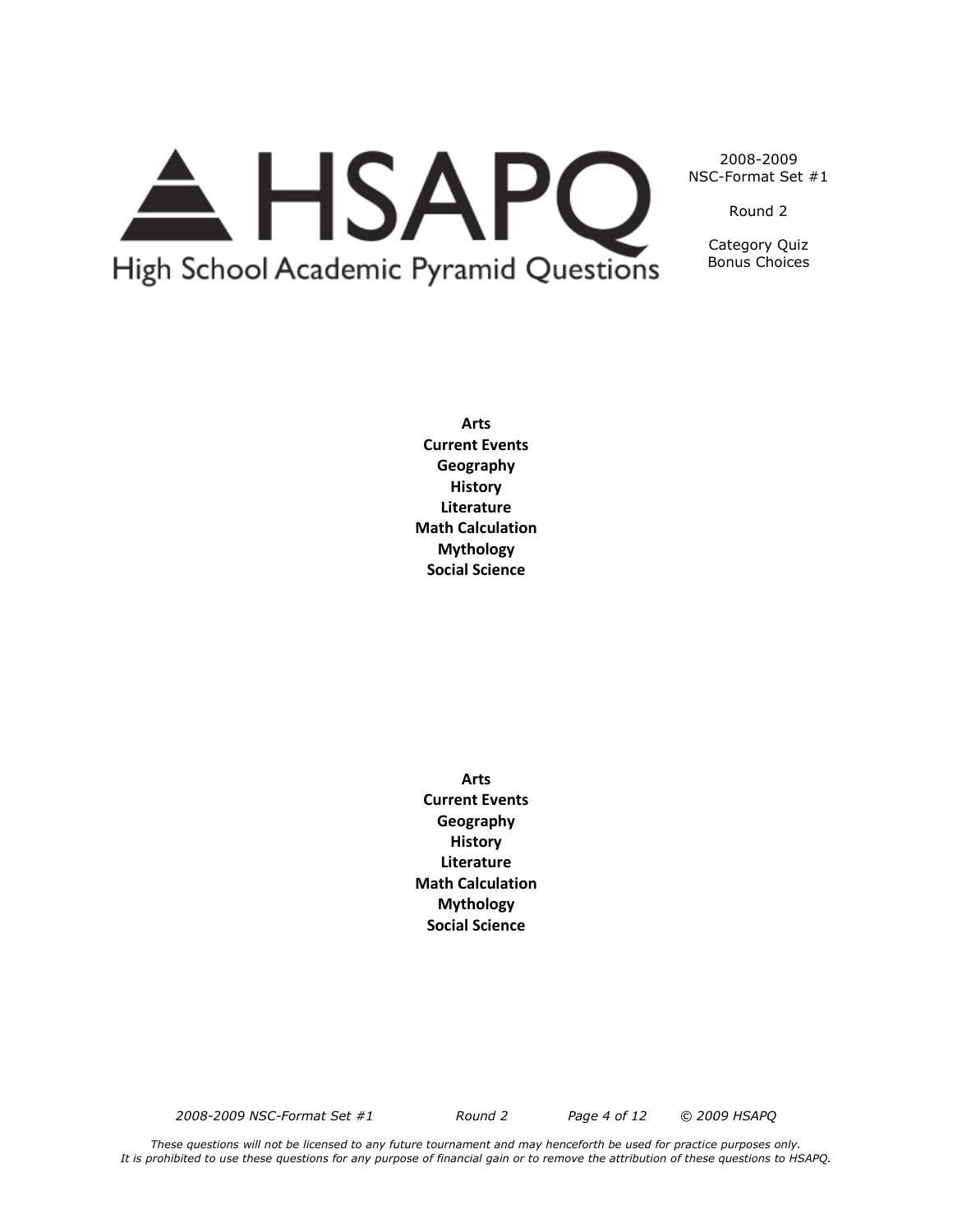2008-2009 NSC-Format Set #1

Round 2

Category Quiz Tossups

# **HSAP** High School Academic Pyramid Questions

9. This instrument was played by the arranger of "La Plus Belle Africaine" and "Sophisticated Lady," Harry Carney. The pianist Tommy Flannagan had a solo in "Strode Rode," a song on the album named for this instrument's "Colossus" by Sonny Rollins. One performer of this instrument released *Ornithology*, and it can come in tenor, baritone, alto, and soprano varieties. For 10 points, name this instrument performed by John Coltrane and Charlie Parker, a single reed woodwind made of metal. ANSWER: **saxophone**s

10. An associate of its namesake built a bone digester and conceived the idea of a piston and cylinder engine. That man, Denis Papin, inspired Thomas Savery to build a machine implementing this principle. It was also discovered by Edme Mariotte, and deviations from it are expressed as the compressibility factor. It is used to calculate changes in the two quantities it relates, which are related to temperature in Gay-Lussac and Charles' Laws. For 10 points, name this law stating that pressure and volume of a gas in a closed system are inversely proportional. ANSWER: **Boyle's** Law

11. This river is joined by the Valserine at the town of Bellegarde, and it becomes fully navigable at Le Parc. The Genissiat Dam lies on this river, and the Durance, Isere and Saone are its main tributaries. With a delta beginning at Arles, this waterway flows through Avignon and Lyon, and it is the only major river that flows directly into the Mediterranean Sea. For 10 points, name this Alpine River of France and Switzerland that rises at its namesake glacier north of Geneva. ANSWER: **Rhone** River

12. In this novel, Lord Steyne presents one character at court with the wife of the younger Sir Pitt, whose aunt Miss Crawley angrily cut her nephew out of her will before Rawdon left for a honeymoon in Brighton. Jos dies mysteriously in Aix-la-Chapelle, and his sister's admirer Captain Dobbin convinces her fiancé to marry her before he is called off to fight at the battle of Waterloo. Involving the wife of George Osborn and a friend of Hers from Miss Pinkerton's, for 10 points, name this "novel without a hero" about Amelia Sedley and Becky Sharpe, written by William Thackeray. ANSWER: *Vanity Fair*

13. Opposition to this man included that of Muniz Tavares in the assembly, and he later defeated a rebellion by Joaquim do Amor Divino in Pernambuco. The husband of Amelie of Leuchtenberg and Maria Leopoldina of Austria, this man famously gave the "Cry of Ipiranga" with his sword unsheathed. Naming his daughter Maria da Gloria as heir resulted in rebels arriving on the *Belfast* to proclaim his brother Miguel king in Porto. The son of John VI of Portugal, for 10 points, name this first Emperor of Brazil. ANSWER: **Pedro I** of Brazil [or **Pedro IV** of Portugal and the Algarves]

*2008-2009 NSC-Format Set #1 Round 2 Page 5 of 12 © 2009 HSAPQ*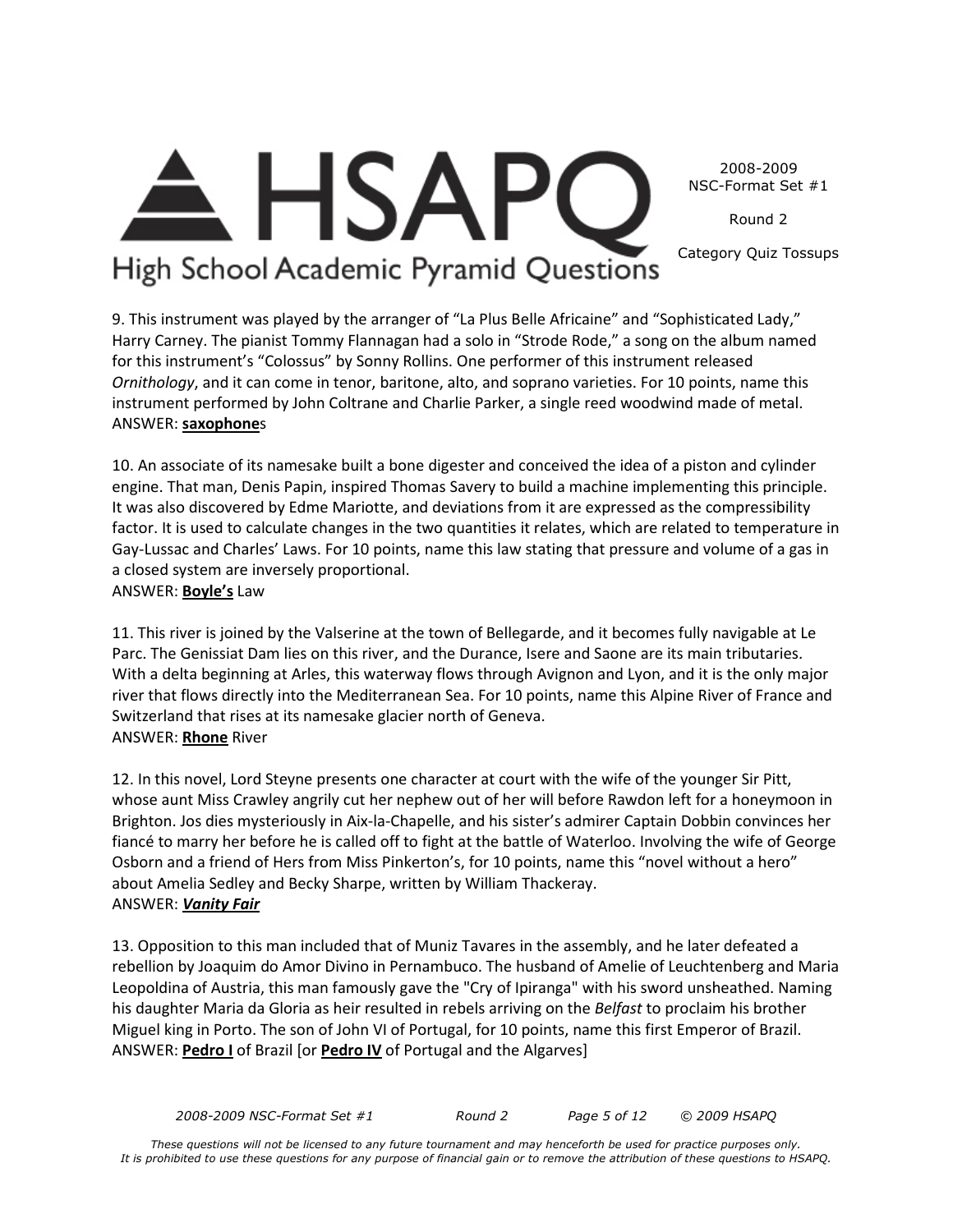14. One player on this basketball team ruptured a triceps tendon after a freak golf cart accident. This team has recently acquired Rodney Carney, and its other bench players include Craig Smith and Rashad McCants. This team drafted, but then traded, O. J. Mayo, and notable players on this team include Mike Miller, Kevin Love, and Al Jefferson. This team's coach, Randy Wittman, was recently fired and replaced with Kevin McHale, who traded away Kevin Garnett. For 10 points, name this NBA team that plays home games in the Target Center in Minneapolis.

ANSWER: **Minnesota Timberwolves** [accept either]

*2008-2009 NSC-Format Set #1 Round 2 Page 6 of 12 © 2009 HSAPQ*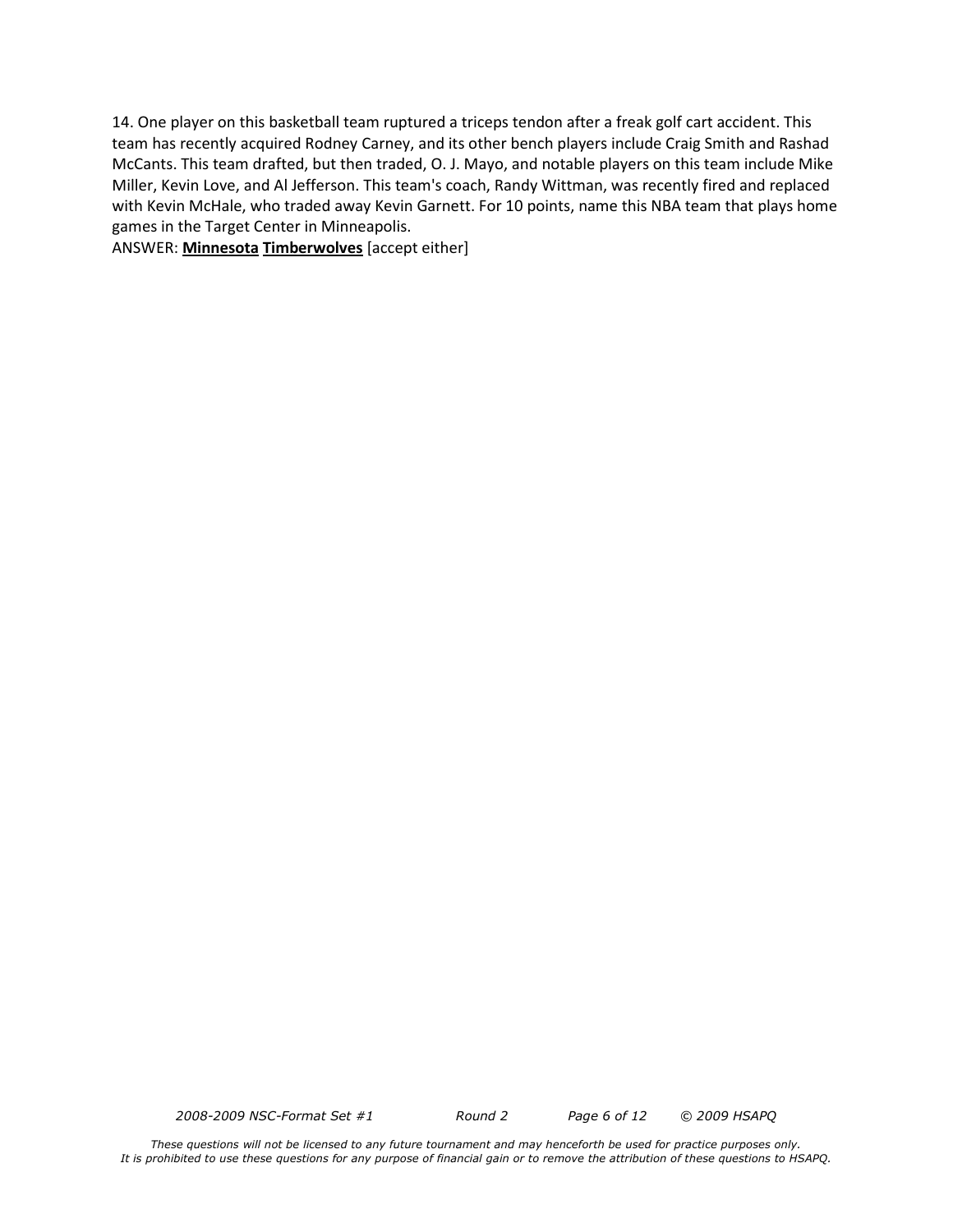# 2008-2009  $\triangle$  HSAPC NSC-Format Set #1 Round 2

Category Quiz Bonuses

**Arts**

He choreographed a ballet based on Debussy's *Prelude to the Afternoon of a Faun*, and was the first to dance the leading role in Stravinsky's *Petrouchka*. For 15 points, name this Russian dancer associated with Diaghilev's Ballets Russes.

High School Academic Pyramid Questions

# ANSWER: Vaslav **Nijinsky**

# **Current Events**

In 2007, this man imprisoned several lawyers and fired the Supreme Court justice Iftikar Chaudhury. For 15 points, identify this general who in 2008 was succeeded by Asif Zardari as the President of Pakistan. ANSWER: Pervez **Musharraf**

# **Geography**

A tributary of the Berezina called the Svislach River flows across this city, which is the headquarters of the Commonwealth of Independent States. For 15 points, name this capital of Belarus. ANSWER: **Minsk**

# **History**

This man survived an assassination attempt known as the Sakuradamon Incident and later gave the Jewel Voice Broadcast. For 15 points, name this son of Taisho and Emperor of Japan during World War Two.

ANSWER: **Hirohito** [or Emperor **Shōwa**]

# **Literature**

This author of the story collection *Slow Learner* wrote about Oedipa Maas in *The Crying of Lot 49*. For 15 points, name this postmodern American author who wrote about Tyrone Slothrop and V-2 rockets in *Gravity's Rainbow*.

ANSWER: Thomas **Pynchon**

# **Math Calculation**

Six people want to sit around a circular table, and Seth and Selene want to sit next to each other. For 15 points, keeping in mind that each place at the table is indistinguishable, how many unique seating arrangements are possible? ANSWER: **48** [4!\*2]

*2008-2009 NSC-Format Set #1 Round 2 Page 7 of 12 © 2009 HSAPQ*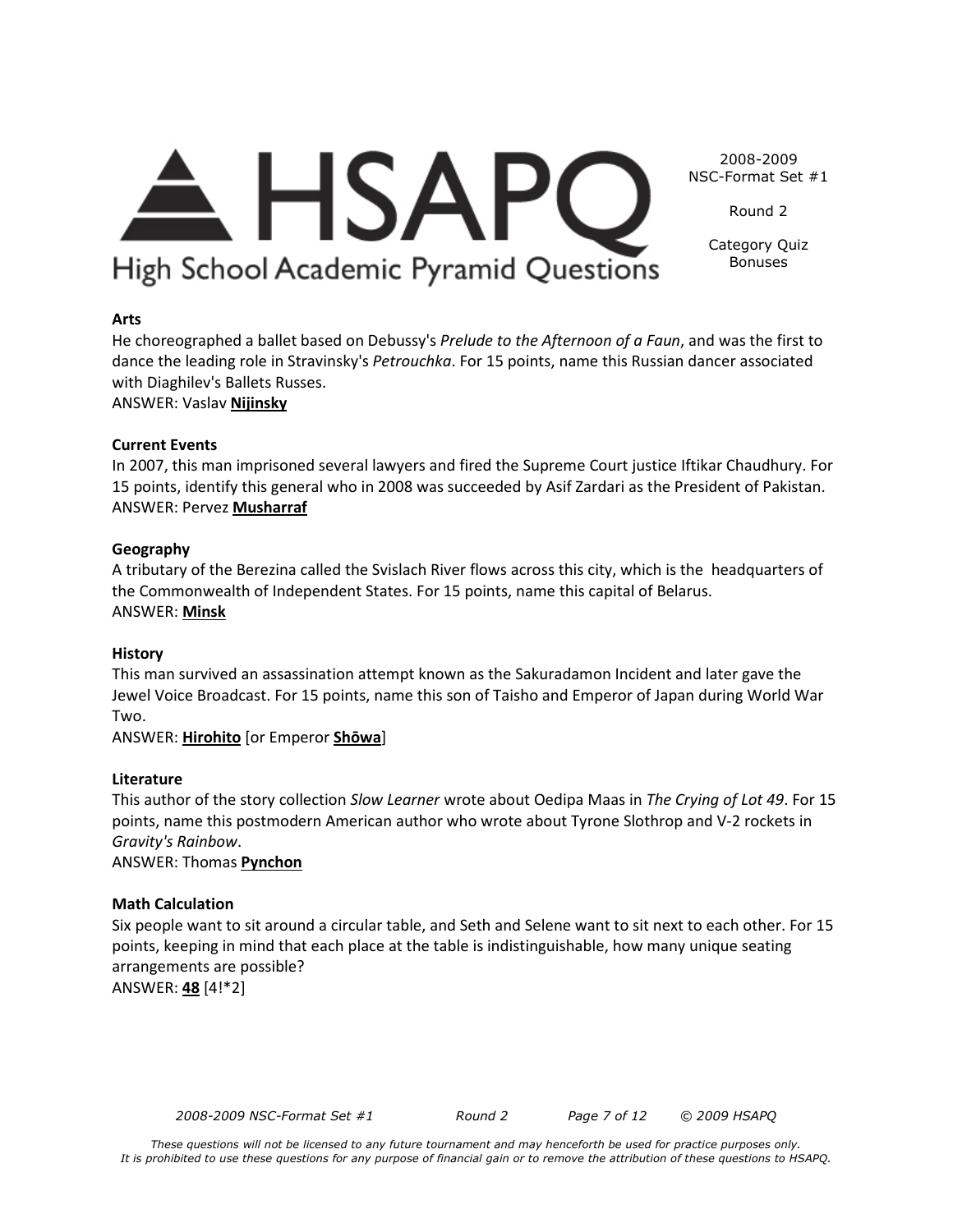#### **Mythology**

He killed the monstrous Echidna and avenged Apis, but he is more famous for having a large number of eyes. For 15 points, identify this guard of Io, set by Hera, and killed by Hermes only for his eyes to subsequently adorn the peacock. ANSWER: **Argus** Panoptes

#### **Social Science**

For 15 points, Iain Macleod coined what term for a period of slow or nonexistent economic growth, accompanied by a rise in prices, as seen in the U.S. during the 1970's? ANSWER: **stagflation**

*2008-2009 NSC-Format Set #1 Round 2 Page 8 of 12 © 2009 HSAPQ*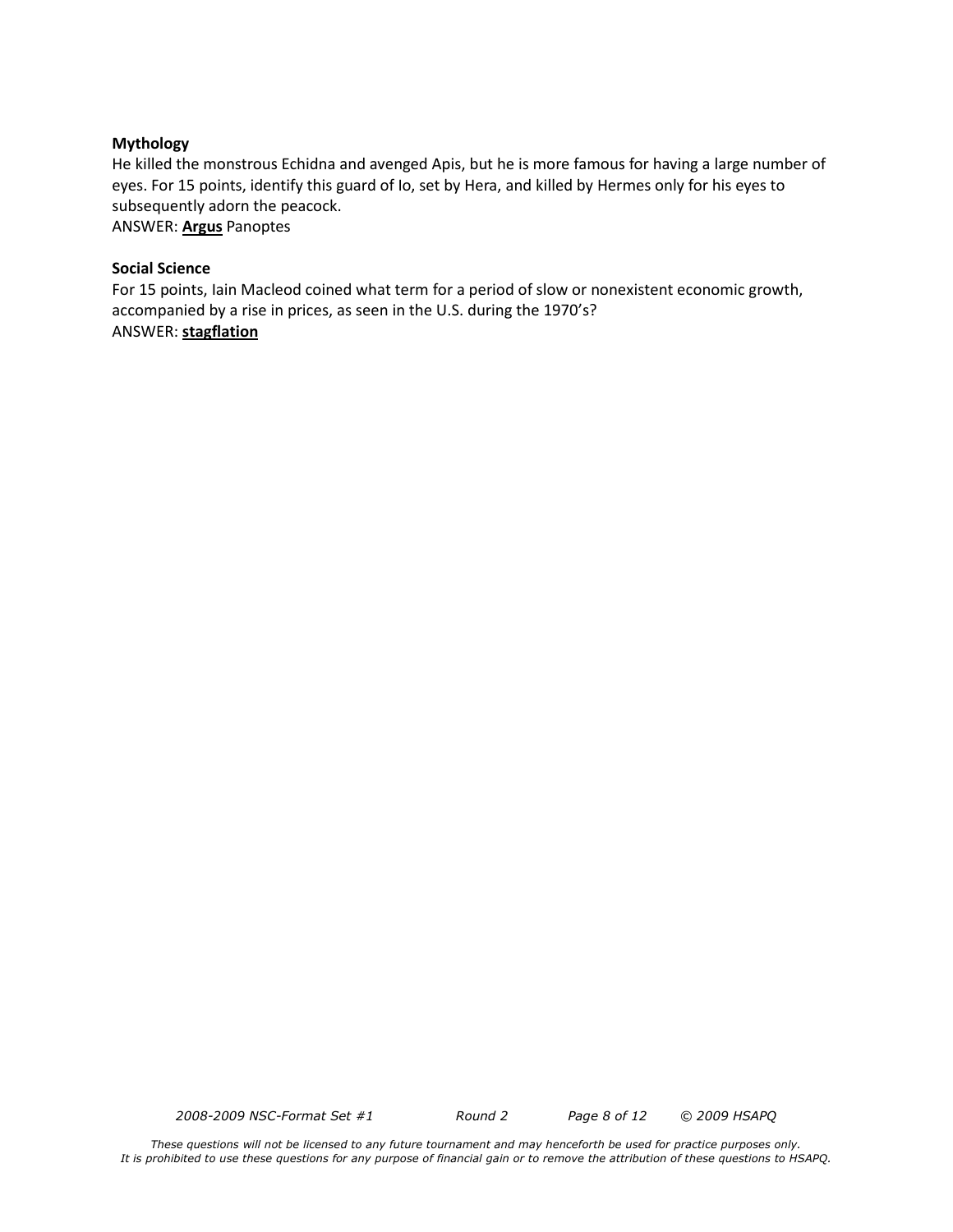2008-2009 NSC-Format Set #1

Round 2

Stretch Phase

# <del>A</del> HSAPC High School Academic Pyramid Questions

15. The most reliable information on him is in Philemon 24, in which he is mentioned as sending his greetings from Rome to the Christians of Colossae. His leaving Perga caused Paul and Barnabas to split up, the latter traveling with this man to Cyprus. He is said to be the founder of the Church in Egypt, and he is the patron saint of Venice. Papias claimed that this man was Peter's secretary, and his book is the earliest Gospel and the primary source for information on the ministry of Jesus. For 10 points, name this traditional author of the Gospel that comes between Luke and Matthew. ANSWER: **Mark**

The narrator of this poem contrasts his own mortality with the immortality of the song of the titular creature, which is described as a "light-winged Dryad of the trees." For 10 points each:

[10] Name this 1819 poem whose seventh stanza begins "Thou wast not born for death, immortal Bird!" ANSWER: "**Ode to a Nightingale**"

[10] The poems "On First Looking into Chapman's Homer" and "La Belle Dame Sans Merci" were written by this English poet, who also wrote "Ode to a Nightingale."

# ANSWER: John **Keats**

[10] Based on a work by Alain Chartier, this Keats poem details a knight who becomes enthralled with the titular woman even though the "sedge has wither'd from the lake."

# ANSWER: "La **Belle Dame sans Merci**"

16. This polity broke off relations with one country after an incident at Mers-el-Kebir, and the Winter Velodrome was packed with prisoners from the Vel'd'hiv raid carried out by its police. It set up office at Sigmaringen and repealed the Marchandeau Act, and earlier opened the camp of Natzweiler. Its namesake 80 boarded the *Massilia* and was disenfranchised by Pierre Laval. For 10 points, name this puppet state formed in 1940 after Nazi Germany's victory over its western neighbor, led by Marshal Pétain.

# ANSWER: **Vichy** France

This playwright described the aftermath of the twelve labors in his *The Children of Herakles.* For 10 points each:

[10] Name this author of *Alcestis* and *Elektra*, who wrote of the death of Jason's children in his *Medea*. ANSWER: **Euripides**

[10] Dionysus and some amphibians who chant "brekekekex-koax-koax" judge a writing contest in Hades, which Euripides loses, in this Greek comedy.

# ANSWER: *The Frogs* [or *Batrachoi*]

[10] *The Frogs*, like *The Clouds*, *The Knights*, and *Lysistrata*, was written by this author of eleven fully extant Greek Old Comedy plays.

# ANSWER: **Aristophanes**

*2008-2009 NSC-Format Set #1 Round 2 Page 9 of 12 © 2009 HSAPQ*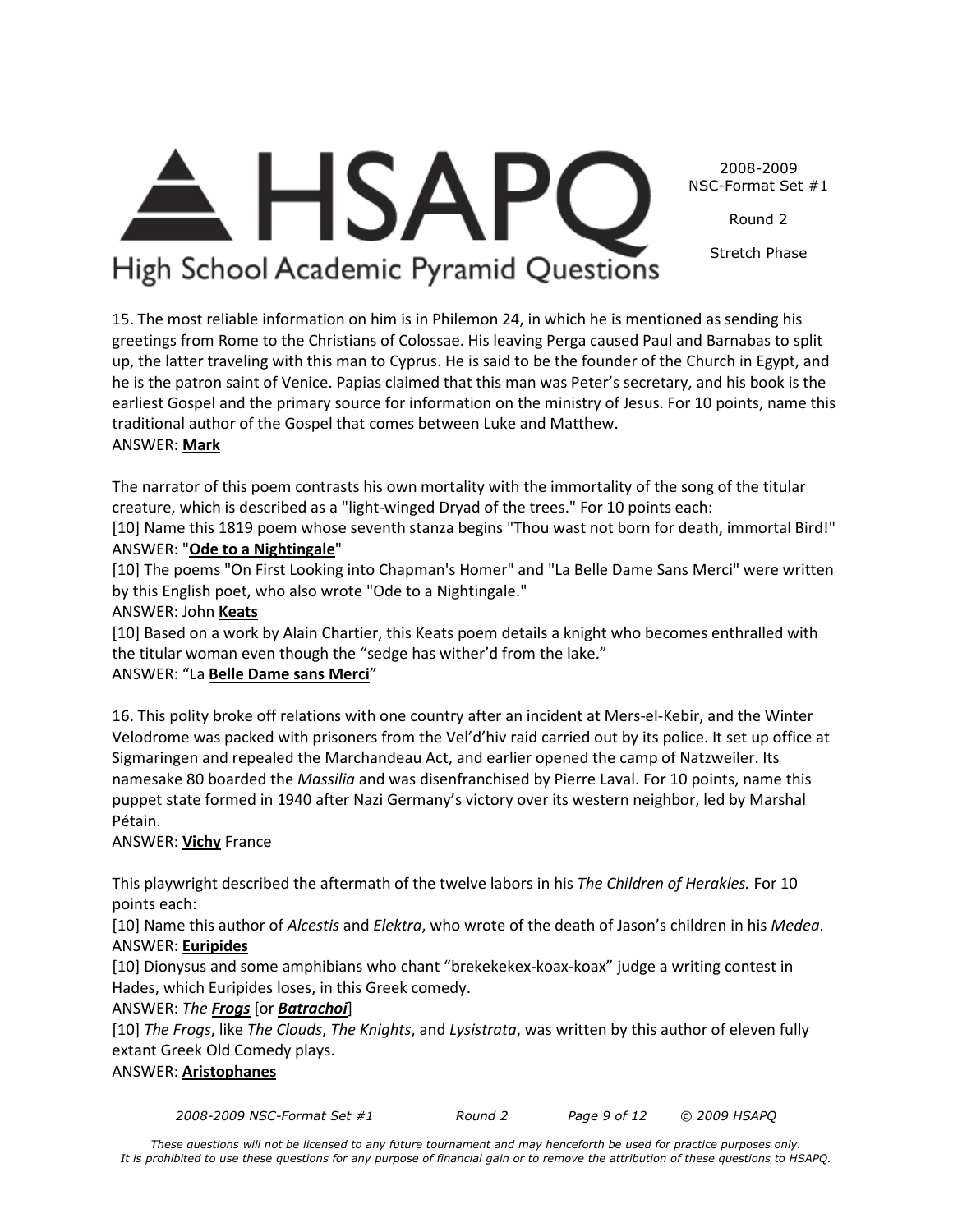17. In one of his works, Owen Warland builds a butterfly that is destroyed by Annie's son, and in another story, the narrator take a train to the Celestial City that is driven by Apollyon. The latter story is collected along with "Wakefield" and "The Minister's Black Veil" in *Twice Told Tales*. One work by this man is narrated by Miles Coverdale and is based on an experience at Brook Farm. For 10 points, name this author of *The Blithedale Romance* who also wrote about the adultery of Hester Prynne in *The Scarlet Letter*.

# ANSWER: Nathaniel **Hawthorne**

Name these pharaohs, for 10 points each.

[10] This young king undid the Amarna Revolution of his predecessor Akhenaton, and his nearly intact tomb was discovered by Howard Carter in 1922.

ANSWER: **Tut**ankhamun [or **Tut**ankaten]

[10] The Mitanni and Sudan were conquered by this ruler of the fifteenth century BCE, who won at Meggido and built Cleopatra's Needles.

ANSWER: **Thutmose III** [prompt on **Thutmose**]

[10] In alliance with Senenmut, this mother and regent of Thutmose III ruled for fifteen years as the only female pharaoh.

### ANSWER: **Hatshepsut**

18. He painted a soldier on a bucking white horse that has a leopard skin and head underneath its saddle in *An Officer of the Imperial Horse Guards Charging*, and his works includes portraits of a woman who obsessively gambles and a kleptomaniac. He painted four horses with all their legs in the air in *The Derby at Epsom*, and he painted a man standing on a barrel waving a red cloth while his companions writhe and fall into a stormy ocean after a shipwreck. For 10 points, name this painter of *The Raft of the Medusa*.

ANSWER: Jean Louis **Gericault**

It transports sperm from the testicles to the urethra. For 10 points each:

[10] Name this duct that is surgically sealed, tied off, or cut in a vasectomy.

# ANSWER: **vas deferens** [or **ductus deferens**]

[10] In this sterilization technique for females, the uterus is removed.

### ANSWER: **hysterectomy**

[10] Another type of female sterilization, tubal ligation, requires a very small incision, and can be preformed with this fiber-optic instrument that is associated with minimally invasive surgery. ANSWER: **laparoscope**

19. In this war, an advance guard under Joseph Wheeler engaged the enemy at Las Guasimas, and the largest force in this war was commanded by William Shafter, whose weight and gout forced him to observe the battle of El Caney from a distance. An engagement at Siboney eventually led to a battle at Kettle Hill, which led to the capture of Santiago. For 10 points, name this "splendid little war" with engagements at Guam, the Philippines, and Cuba that launched the career of Teddy Roosevelt, and was incited by the sinking of the *USS Maine* in Havana Harbor in 1898. ANSWER: **Spanish American War**

*2008-2009 NSC-Format Set #1 Round 2 Page 10 of 12 © 2009 HSAPQ*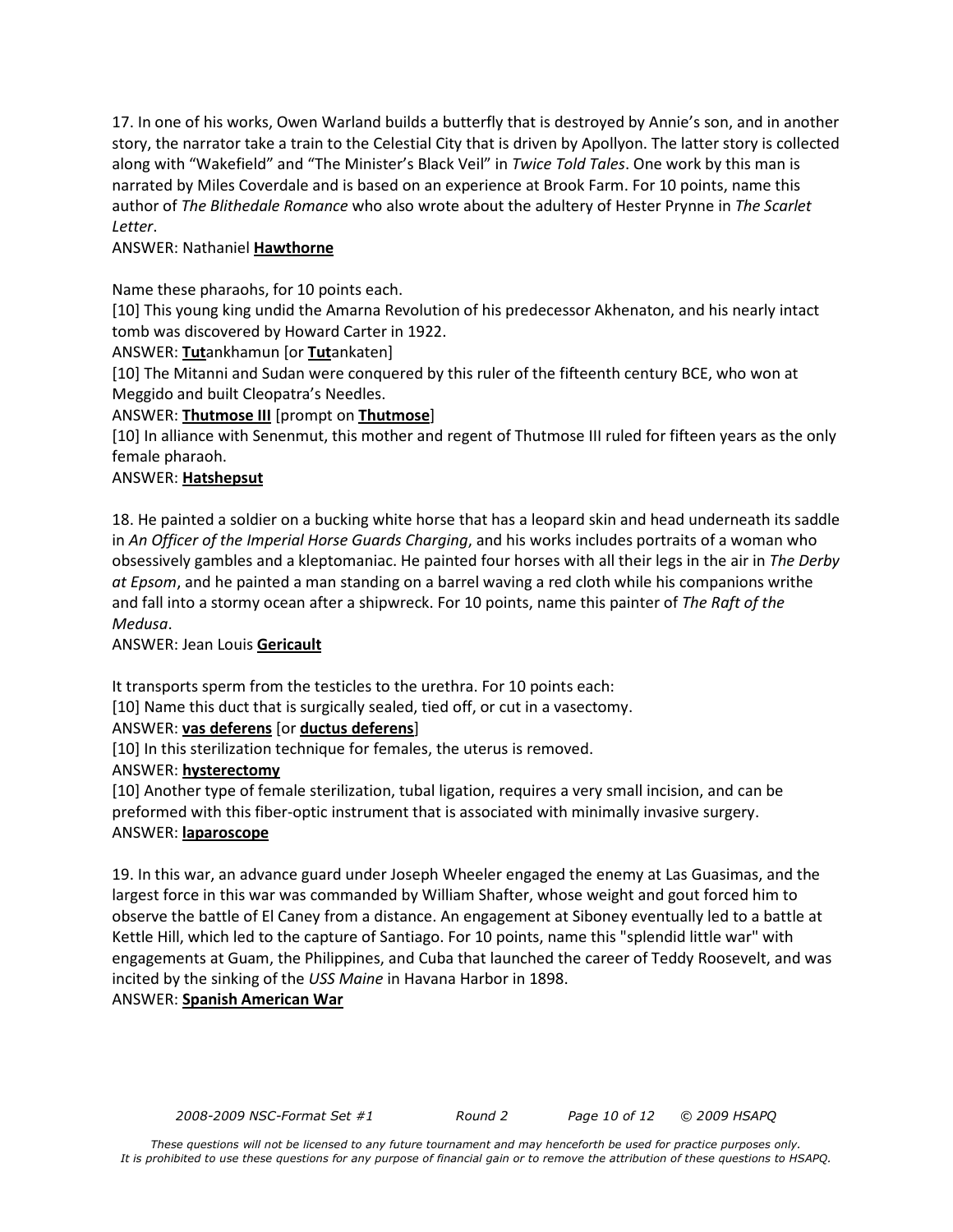The title figure is blown toward the shore by Zephyr as a woman in a dress prepares to throw a robe over here. For 10 points each:

[10] Name this painting in which the nude Roman goddess of love is blown towards shore on a shell. ANSWER: *The Birth of Venus*

[10] This 15th century disciple of Savonarola and painter of an *Adoration of the Magi* and *The Mystical Nativity* painted *The Birth of Venus*.

ANSWER: Sandro **Botticelli** [or Alessandro di Mariano di Vanni **Filipepi**]

[10] This "sacred" counterpart to *The Birth of Venus* shows Venus in an orange grove flanked by dancing Graces and the goddess Flora.

# ANSWER: *Primavera*

20. The Lotus effect represents the adaptation of this structure to extreme moisture, and arums often contain spathes, which are large bracts, which are a modified form of these. Floccose and bearded are two words commonly used to describe their trichomes, or their "hairs". Directly below their adaxial epidermis lies the series of cylindrical cells known as the palisade layer, and in angiosperms, they come with lamina and petioles. Analogous to the frond of the fern, for 10 points, name this plant organ which also has guard cells and stomata, the site of photosynthesis.

### ANSWER: **leaf** [or **leaves**]

He died four days after being appointed to the United States Supreme Court by President Grant. For 10 points each:

[10] Name this man who served as secretary of war under Lincoln from 1862 and also served under Lincoln's successor before being fired.

### ANSWER: Edwin **Stanton**

[10] This president's firing of Edwin Stanton enraged congressional Republicans, who claimed that this president violated the Tenure of Office Act.

### ANSWER: Andrew **Johnson**

[10] The Tenure of Office Act was ruled unconstitutional in the Supreme Court case *Myers v. United States*, whose majority opinion was written by this former U.S. President. ANSWER: William Howard **Taft**

21. Much of the action of this novel takes place in Barton Park at a cottage owned by John Middleton. One character is engaged to Lucy Steele, who leaves him for his wealthier brother Robert. After the dastardly actions of John Willoughby, one sister in this novel marries the old but kind Colonel Brandon and another marries Edward Ferrars. For 10 points, name this novel in which Marianne and Elinor Dashwood represent to two title qualities, a work of Jane Austen.

### ANSWER: *Sense and Sensibility*

It has SI units of kilogram meter squared per second cubed per ampere square. For 10 points each: [10] Identify this unit that is named for a German and is symbolized omega.

# ANSWER: **ohm**

[10] Ohm is the unit of this physical quantity, which increases with increasing length and temperature, and decreases with increasing area of cross section.

### ANSWER: **resistance**

[10] This generalized form of resistance, symbolized Z, has an imaginary part dependent on the reactance.

### ANSWER: **impedance**

*2008-2009 NSC-Format Set #1 Round 2 Page 11 of 12 © 2009 HSAPQ*